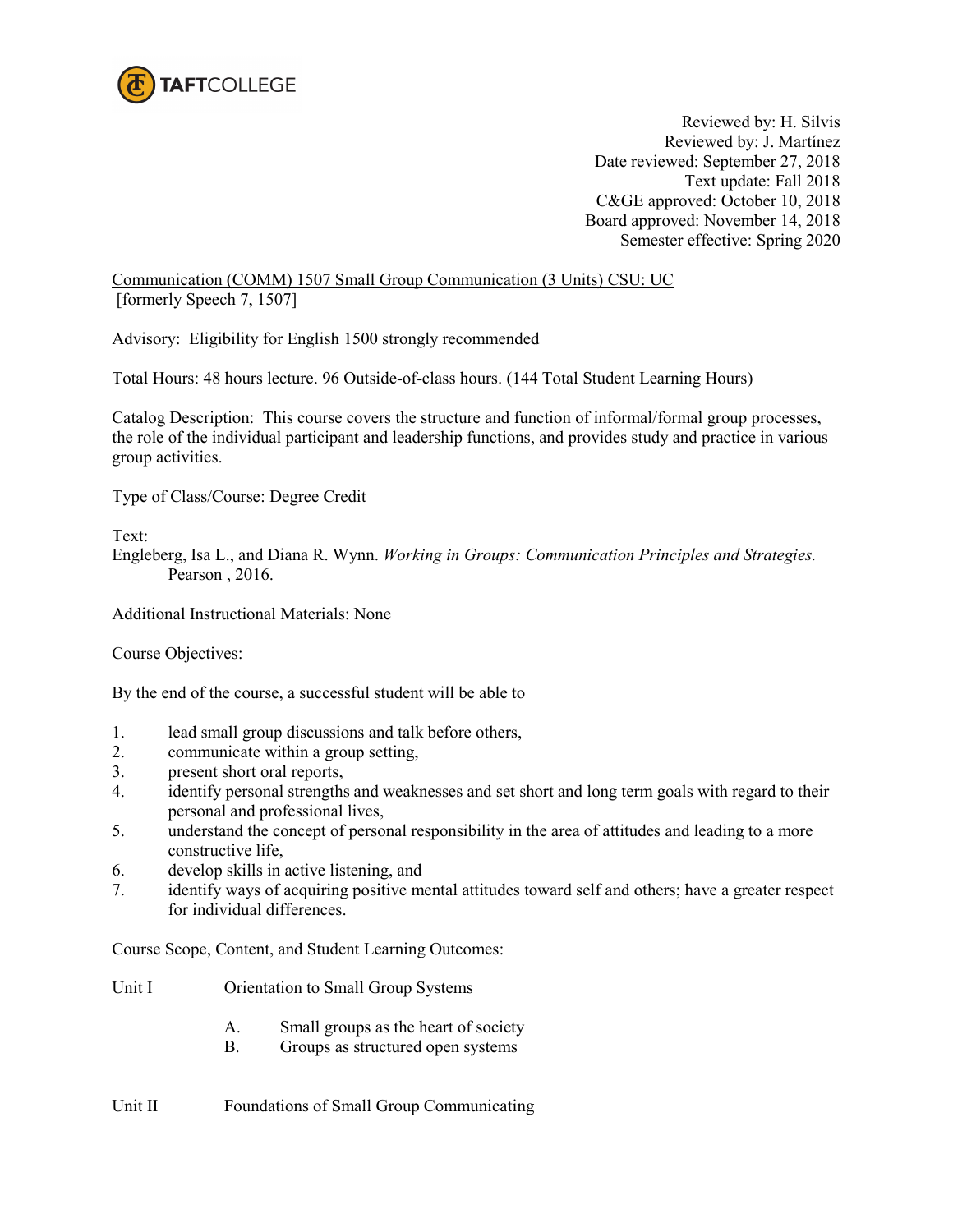

- A. Communication principles for group members
- B. Using Verbal and nonverbal messages in small group communication
- C. Creative and critical thinking in the small group
- D. Group problem-solving procedures

## Unit III Understanding and Improving Group Throughput Processes

- A. Becoming a group
- B. Celebrating diversity in the small group
- C. Managing conflicts productively
- D. Applying leadership principles

Unit IV Small Group Public Presentations

- A. Planning and organizing small group oral presentations
- B. Presenting small group oral presentations

Learning Activities Required Outside of Class:

The students in this class will spend a minimum of 6 hours per week outside of the regular class time doing the following:

- 1. Studying
- 2. Answering questions
- 3. Skill practice
- 4. Completing required reading
- 5. Written work
- 6. Observation of or participation in an activity related to course content

Methods of Instruction:

- 1. Lecture/demonstration
- 2. Practice in group discussion techniques
- 3. Practice in summarization skills and short reports
- 4. Practice in oral reading
- 5. Completion of individual inventories, questionnaires, and analysis
- 6. Use of audiovisual materials

Methods of Evaluation:

- 1. Substantial writing assignments, including:
	- a. essay exam for midterm and final
	- b. written homework
- 2. Computational or non-computational problem-solving demonstrations, including:
	- a. homework problems
	- b. quizzes
- 3. Skill demonstrations, including:
	- a. class performance
	- b. performance exam